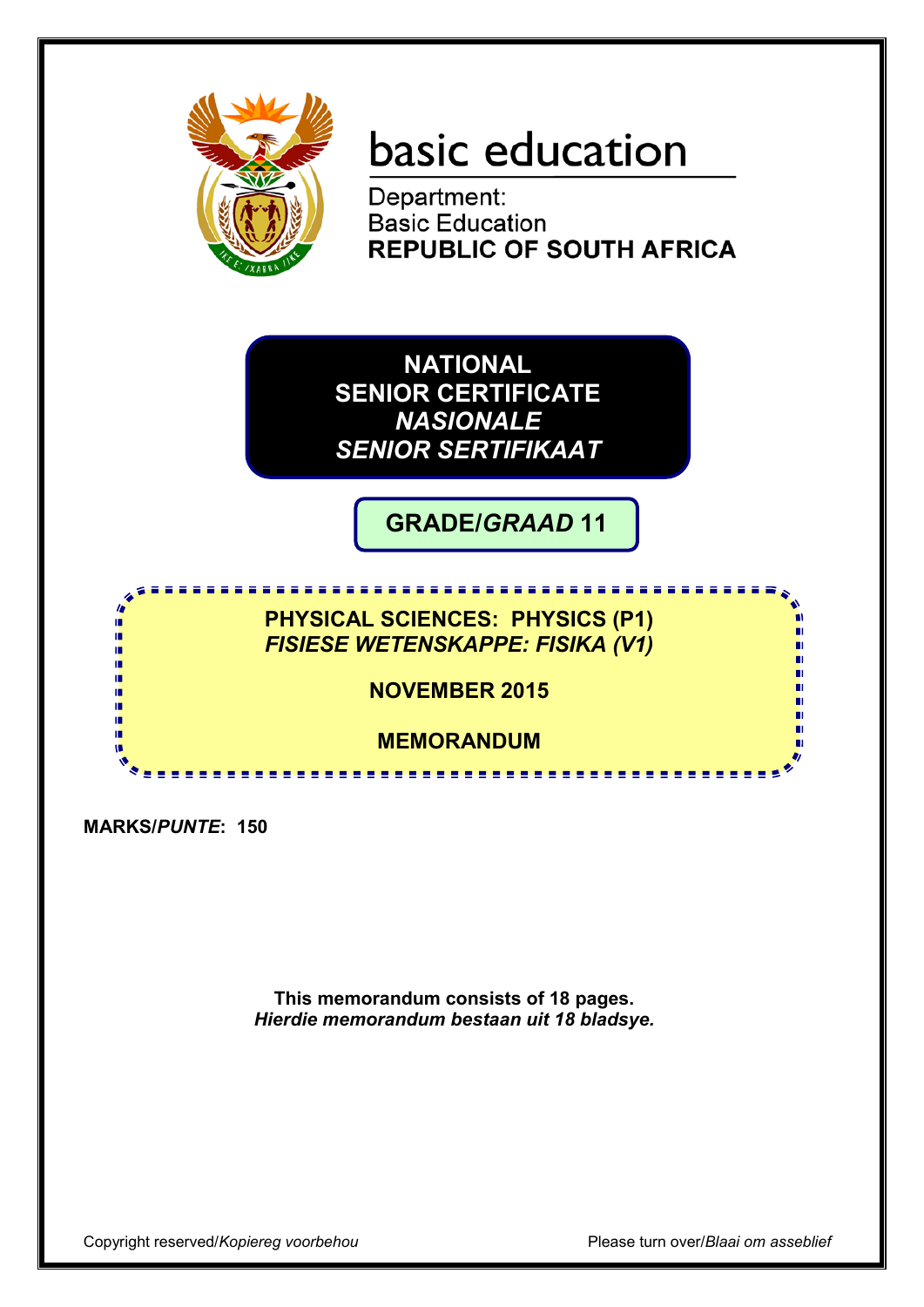# **QUESTION 1/***VRAAG 1*

| 1.10  | $D \vee \vee$                | (2)<br>$[20]$ |
|-------|------------------------------|---------------|
| 1.9   | $B\checkmark$                | (2)           |
| 1.8   | $D \vee \vee$                | (2)           |
| 1.7   | $A \vee \vee$                | (2)           |
| 1.6   | $B \vee\checkmark$           | (2)           |
| 1.5   | $A \vee C$                   | (2)           |
| $1.4$ | $B \vee \vee$                | (2)           |
| 1.3   | $C \vee C$                   | (2)           |
| $1.2$ | $\mathsf{D} \curvearrowleft$ | (2)           |
| 1.1   | $C \vee C$                   | (2)           |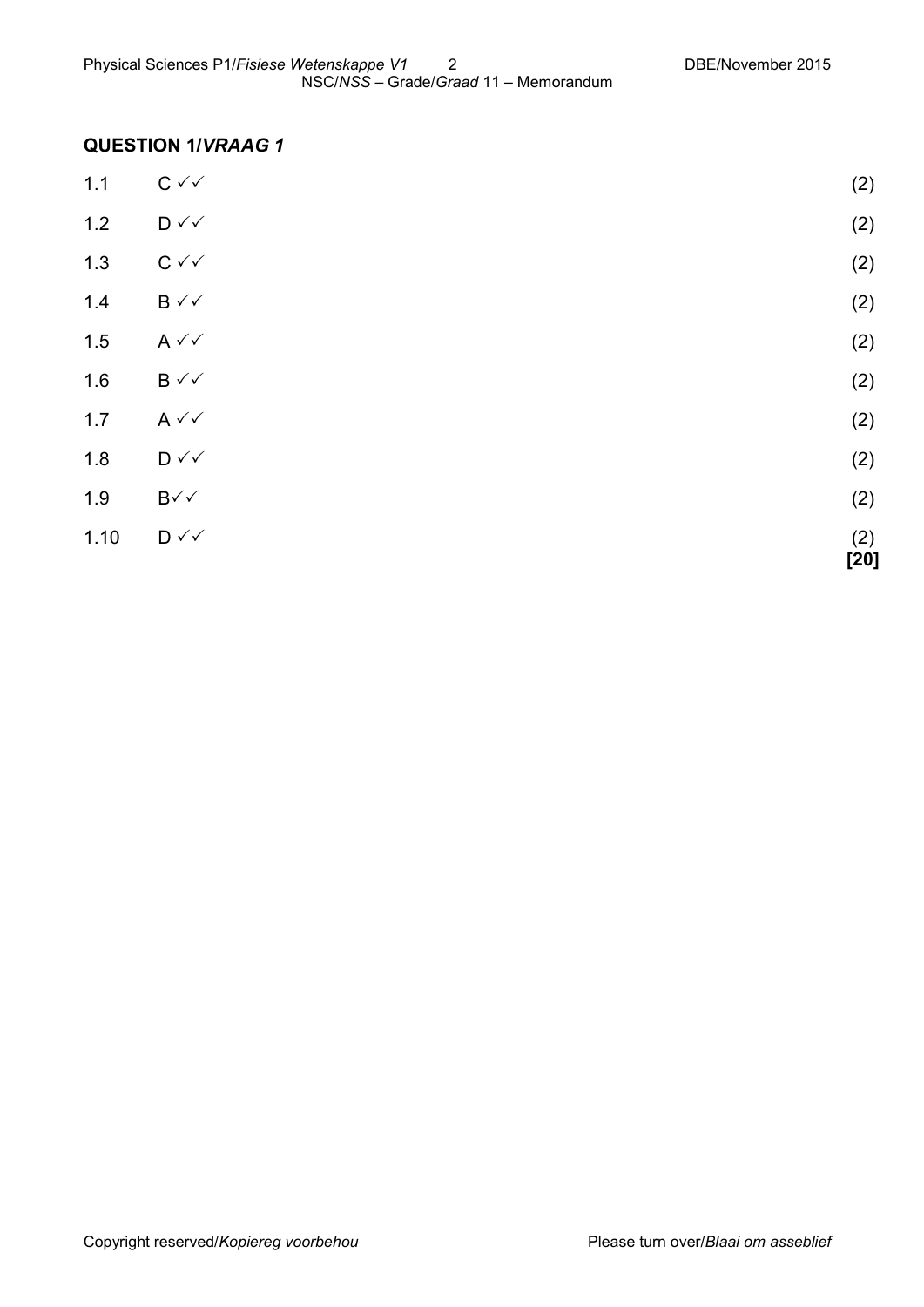# **QUESTION 2/***VRAAG 2*

2.1 Each of them has magnitude and direction  $\checkmark$ *Elk van hulle het grootte en rigting*

> **NOTE:** 1 mark for: *they have arrows or any similar statement*. *LET WEL: 1 punt vir: hulle het pyltjies of enige soortgelyke stelling.* ACCEPT: They have magnitude and arrows indicating direction for 2 marks. *AANVAAR: Hulle het grootte en pyltjies wat rigting aandui vir 2 punte.* (2)

2.2  $F_x = P \cos 80^\circ + Q \cos 30^\circ + (-R \cos 60^\circ)$ = 500 cos 80 $^{\circ}$  + 200 cos 30 $^{\circ}$  – 300 cos 60 $^{\circ}$ ] $\checkmark$ 



Resultant force = 350,33 N $\checkmark$  in direction N 18, 3(1)<sup>o</sup> E(accept 71,69<sup>o</sup> North of east $\checkmark$ ) **[ACCEPT ANSWERS CORRECT TO 1 DEC PLACE FOR BEARING/ DIRECTION]**

Resulterende krag = 350,33 N in die rigting N 18,3(1)<sup>o</sup>O (aanvaar 71,69<sup>o</sup> *Noord van oos) [AANVAAR ANTWOORDE KORREK NA 1 DES. PLEK VIR RIGTING]*

**NOTE ALSO/***LET WEL OOK:*  $F_x = P \sin 10^\circ + Q \sin 60^\circ + (-R \sin 30^\circ)$ [500 sin 10 $^{\circ}$  + 200 sin 60 $^{\circ}$  – 300 sin 30 $^{\circ}$ ] $\checkmark$  $F_y = P \cos 10^\circ + Q \cos 60^\circ + (-R \cos 30^\circ)$ [500 cos 10<sup>o</sup> + 200 cos 60<sup>o</sup> – 300 cos 30<sup>o</sup>] $\checkmark$ Do not penalise if diagram is not drawn. *Moenie penaliseer as diagram nie geteken is nie.*

(8)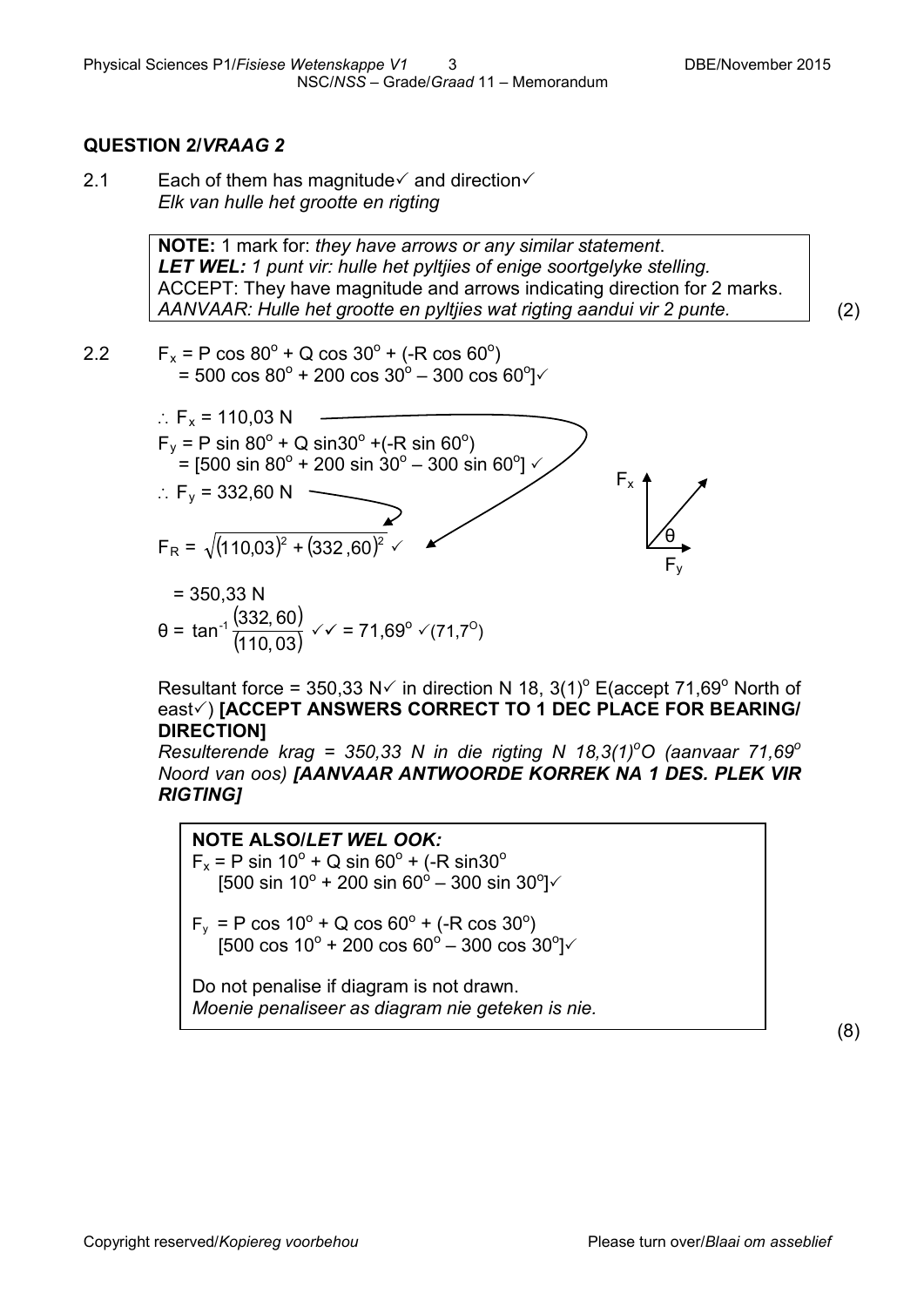# 2.2 **SCALE DRAWING/***SKAALTEKENING*



| <b>CRITERIA/KRITERIA</b>                                                | <b>MARK/PUNT</b> |
|-------------------------------------------------------------------------|------------------|
| Each angle correctly measured                                           | (1x3)            |
| Elke hoek korrek gemeet                                                 |                  |
| Correct tail-to-head drawing of PQR                                     | (1 x3)           |
| Korrekte stert-aan-kop tekening vir PQR                                 |                  |
| $F_{\text{res}}$ both magnitude and direction correct starting from     | (1x2)            |
| origin to meet 'head' of vector R                                       |                  |
| $F_{\text{res}}$ beide grootte en rigting korrek. Begin vanaf oorsprong |                  |
| om 'kop' van vektor R te ontmoet                                        |                  |
| ACCEPT P, Q and R in place of 500 N, 200 N and 300 N                    |                  |
| respectively.                                                           |                  |
| Aanvaar P, Q en R in plaas van 500 N, 200 N en 300 N                    |                  |
| onderskeidelik.                                                         |                  |
| Penalise ONE MARK if arrows are omitted.                                |                  |
| Penaliseer EEN PUNT indien pylpunte uitgelaat word                      |                  |

**[10]**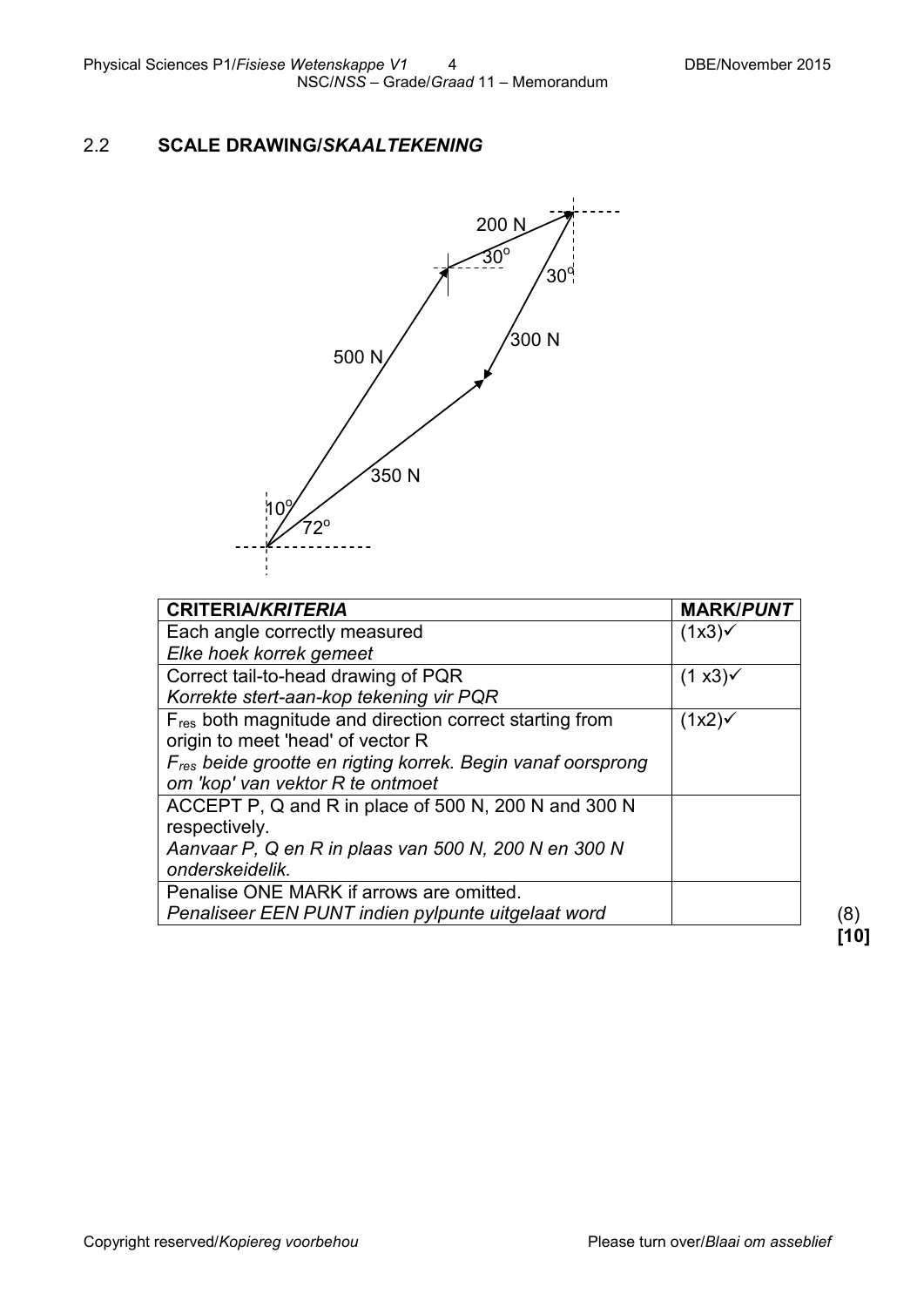# **QUESTION 3/***VRAAG 3*

3.1





 **ACCEPT/***AANVAAR*



|   | Notes: Accepted Labels/Aanvaarde benoemings                                       |
|---|-----------------------------------------------------------------------------------|
| W | $F_{\alpha}F_{w}/$ force of Earth on block/weight/490 N/mg/gravitational force    |
|   | $F_{\alpha}$ F <sub>w</sub> /krag van Aarde op blok/gewig/490 N/mg/gravitasiekrag |
|   | $F_f / f_k$ /friction/wrywing                                                     |
| N | $F_N$ /Normal/Normaal                                                             |
|   | Any additional force: deduct 1 mark (maximum $\frac{3}{4}$ )                      |
|   | Enige addisionele krag: trek 1 punt af (maksimum 3/4)                             |
|   | Lines must touch dot/square otherwise (maximum $\frac{3}{4}$ )                    |
|   | Lyne moet kolletjie/vierkant raak anders(maksimum 3/4)                            |
|   | Do not penalise if angle is shown/not shown.                                      |
|   | Moenie penaliseer as hoek getoon/nie getoon is nie.                               |

- 3.2 A body will remain in its state of rest or motion at constant velocity unless a non-zero resultant/net force acts on it. √ ✓ *'n Liggaam sal in sy toestand van rus of beweging teen konstante snelheid bly, tensy 'n nie-nul resulterende / netto krag daarop inwerk.* (2)
- 3.3 F<sub>net</sub> = ma $\checkmark$  $F \cos 20^\circ - f_k \le 0$  $F \cos 20^\circ - \mu_k F_N = 0$  $0,94$  F -  $0,4(490 - 0,34)$   $\checkmark$  = 0 $\checkmark$

 $F = 182,156 \text{ N}$  (6)  $F_g = F_N + Fsin20^\circ$  $mg = F_N + Fsin20^\circ$  $(50)(9,8) = F_N + 0,34F$  $F_N = 490 - 0,34F$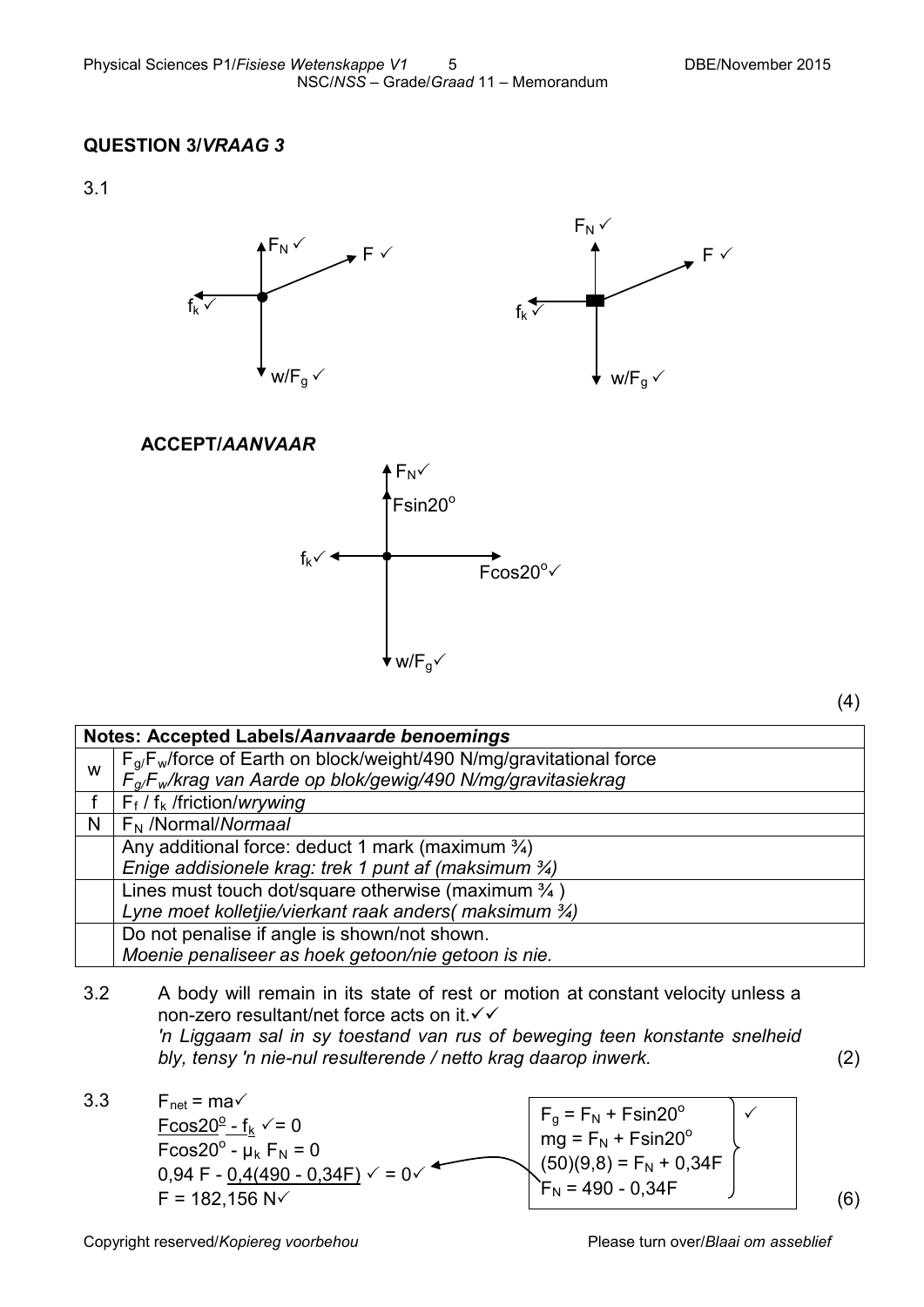# 3.4 **POSITIVE MARKING FROM 3.3**

*POSITIEWE NASIEN VANAF 3.3*  $F_q = F_N + Fsin20^\circ$  $mg = F_N + Fsin20^\circ$  $(50)(9,8) = F_N + 0,34F$  $F_N = 490 - 0,34F$ 

 $F_N = 490 - 0,34(182,156)$  $= 428.07 N<sub>2</sub>$ 

3.5  $f_k = \mu_k F_N = \mu_k N$  $f_k = 0,4(428,07)$  $= 171,23 \text{ N}$  (2)

MAY START FROM ANY OF THESE *KAN VAN ENIGE VAN HIERDIE BEGIN*

$$
(2)
$$

**[18]**

# 3.6 The normal force increases  $\checkmark$ , hence the frictional force increases,  $\checkmark$  making it harder to move the object forward. *Die normale krag neem toe, gevolglik neem die wrywingskrag toe, wat dit moeiliker maak vir die voorwerp om vorentoe te beweeg.* (2)

# **QUESTION 4/***VRAAG 4*







|       | Notes: Accepted Labels/Aanvaarde benoemings                                                   | <b>MARK/PUNT</b> |
|-------|-----------------------------------------------------------------------------------------------|------------------|
|       | $F_{q}F_{w}$ /force of Earth on block/weight/9,8 N/mg/gravitational force                     |                  |
| W     | $\overline{F}_{\alpha}$ /F <sub>w</sub> /krag van Aarde op blok/gewig/9,8 N/mg/gravitasiekrag |                  |
| f     | $F_f/f_k$ /friction/wrywing                                                                   |                  |
| N     | $F_N/N$ ormal/ <i>Normaal</i>                                                                 |                  |
|       | F <sub>T</sub> /Tension force/Spanningskrag                                                   |                  |
| $F_A$ | 30 N/ $F_{30N}$                                                                               |                  |
|       | Any additional force: deduct 1 mark maximum (maximum 3/4)                                     |                  |
|       | Enige addisionele krag: trek 1 punt af (maksimum 3/4)                                         |                  |
|       | Lines must touch dot/square otherwise (maximum $\frac{3}{4}$ )                                |                  |
|       | Lyne moet kolletjie/vierkant raak anders (maksimum 3/4)                                       |                  |
|       | Do not penalise if angle is shown/not shown                                                   |                  |
|       | Moenie penaliseer as hoek getoon/nie getoon is nie.                                           |                  |

(5)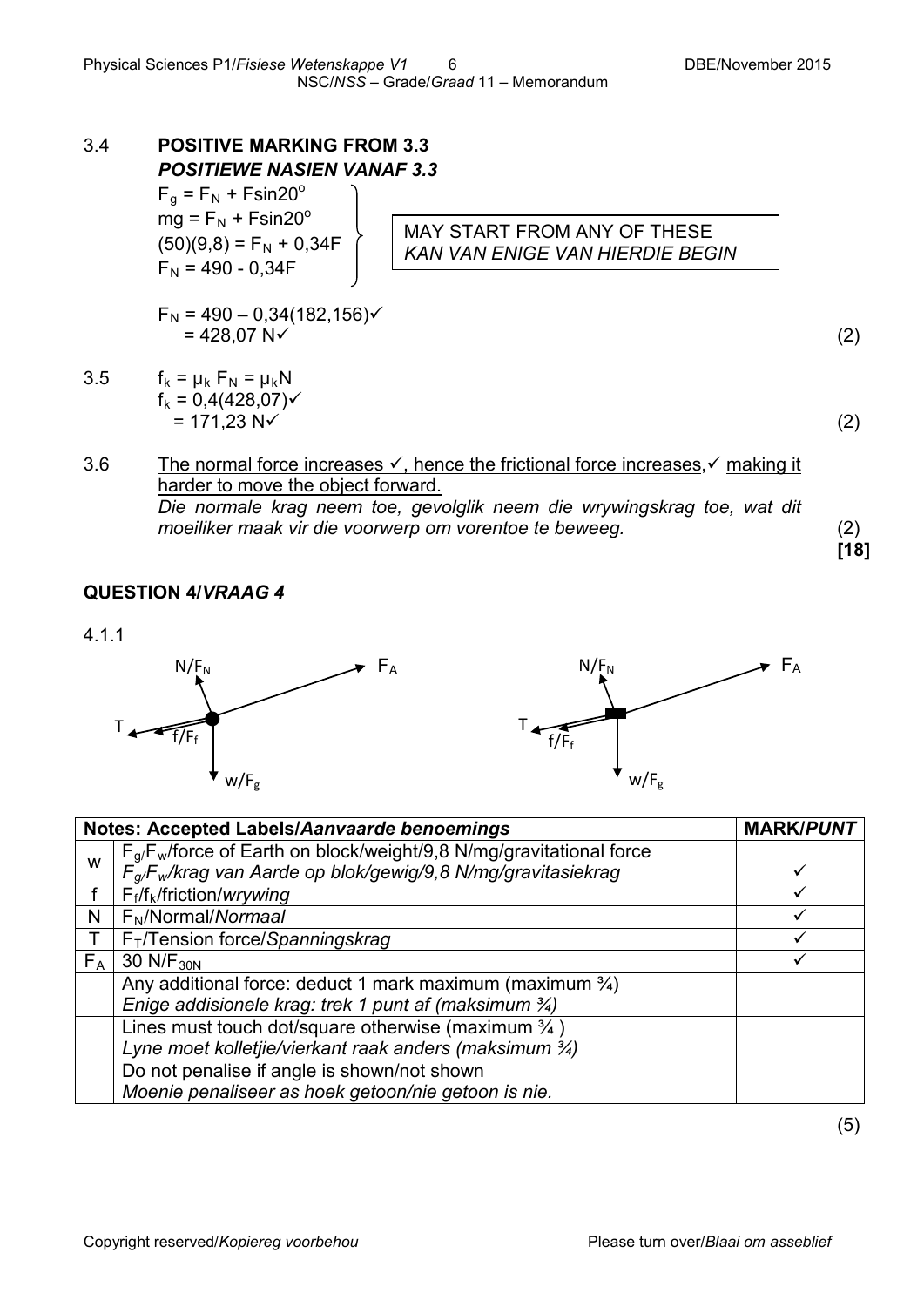4.1.2 When a net force is applied to an object (of mass m), it accelerates the object in the direction of the net force. The acceleration is directly proportional to the net force and inversely proportional to the mass of the object.  $\checkmark\checkmark$ *Wanneer 'n netto krag op 'n liggaam (met massa m) toegepas word, versnel* 

*dit in die rigting van die netto krag. Die versnelling is direk eweredig is aan die krag en omgekeerd eweredig is aan die massa van die voorwerp.*

# **OR/***OF*

When a net force acts on an object of mass m, the acceleration that results is directly proportional to the net force, has a magnitude that is inversely proportional to the mass and a direction that is the same as that of the net force.  $\checkmark\checkmark$ 

*Wanneer 'n netto krag op 'n liggaam met massa m inwerk, is die gevolglike versnelling direk eweredig aan die netto krag, het 'n grootte wat omgekeerd eweredig is aan die massa en 'n rigting wat dieselfde is as die van die netto krag.* (2)

# 4.1.3 **OPTION 1/OPSIE 1**

 $F_{net} = ma \checkmark$ For the 1 kg block/*Vir die 1 kg-blok* 30-(T+mgsin28 $^{\circ}$  + f<sub>k</sub>) = ma <u>30 -{T+(1)(9,8)(sin28<sup>o</sup>) +4} = (1)(a)</u>  $\checkmark$ 21, 399 -T = a……………(1)

```
For the 2 kg block/Vir die 2 kg blok
```
 $F_{net}$  = ma T-(mgsin28<sup>o</sup> +  $f_k$ ) = ma T-{(2)(9,8)(sin28<sup>o</sup>) + 8} = (2)(a)  $\checkmark$ T - 17,201 = 2a …………….(2) Substitute for T from equation (1) *Vervang T vanaf vergelyking (1)*  $(21, 4 - a) - 17, 2 = 3a$  $4,198 = 3a$ a =1,4 m·s<sup>-2</sup> (1,399 m·s<sup>-1</sup>)

Form (1)/*Vanaf (1)*  $T = 21,399 - a$  $= 21,399 - 1,399$ 

 $= 20 N \checkmark$  (5) **OR/***OF* From (2)  $T = 17,201 + 2(1,399)$  $= 20 N<sub>1</sub>$ 

**OR from (1) & (2)/***Of vanaf (1) & (2)*  $21,399 - T = a$ ...........(1)  $T - 17,201 = 2a$ ........(2)  $T - 17,201 = 2(21,399 - T)\checkmark$  $T = 20 N (19,999 N)$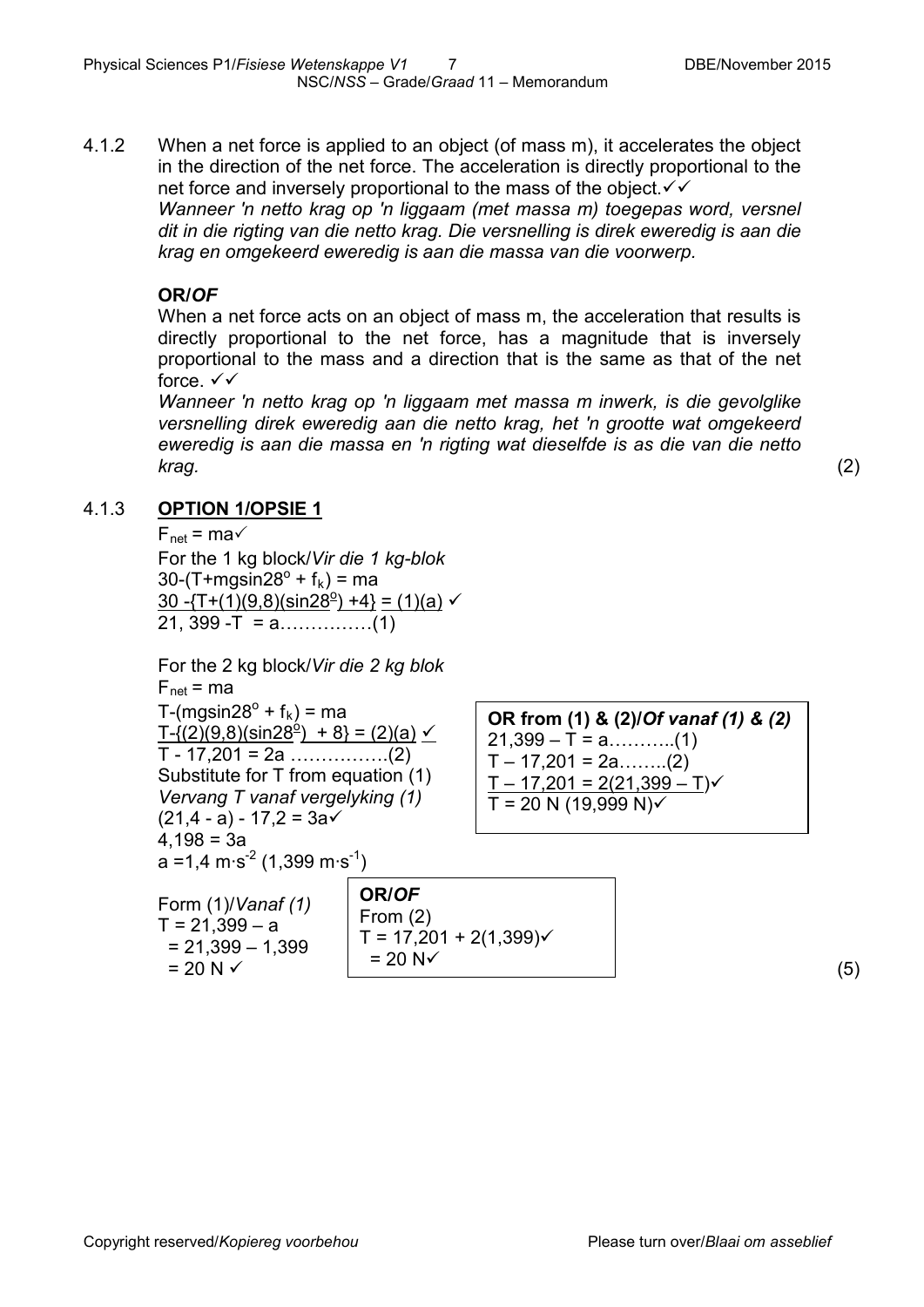# 4.1.3 **OPTION 2 (AWARD 4 MARKS)** *OPSIE 2 (KEN 4 PUNTE TOE)*

 $F_{net} = ma \checkmark$ For the 1 kg and 2 kg block taken together: *Vir die 1 kg- en 2 kg-blok saam geneem:*  $F_A - m_1$ gsin 28<sup>o</sup> - f<sub>1k</sub> – m<sub>2</sub>gsin 28<sup>o</sup> – f<sub>2k</sub> = (m<sub>1</sub> + m<sub>2</sub>)a  $30 - (1)9.8 \sin 28^{\circ} - 4 - 2(9.8) \sin 28^{\circ} - 8 = 3a$ a =  $1,399 \text{ m·s}^{-1}$ 

For the 2 kg block/*Vir die 2 kg-blok*  $F_{net} = ma$ T - (mgsin28 $^{\circ}$  + f<sub>k</sub>) = ma  $T - \{(2)(9,8)(\sin 28^{\circ}) + 8\} = (2)(1,399)$   $\checkmark$  $T = 20 N \sqrt{ }$ 

#### **OR**/*OF*

For the 1 kg block/*Vir die 1 kg-blok*  $30 - (T + m_1 g \sin 28^\circ + 4) = m_1 a$  $30 - (T + 9.8 \sin 28^\circ + 4) = 1,399$  $30 - T - 4,6 - 4 = 1,399$  $T = 20,001N (20 N)$ 

- 4.1.4 REMAINS THE SAME/*BLY DIESELFDE* (1)
- 4.1.5 DECREASES/*AFNEEM* (1)
- 4.2.1



**ACCEPT/***AANVAAR*

T v  $w/F_a$ 

(2)

(4)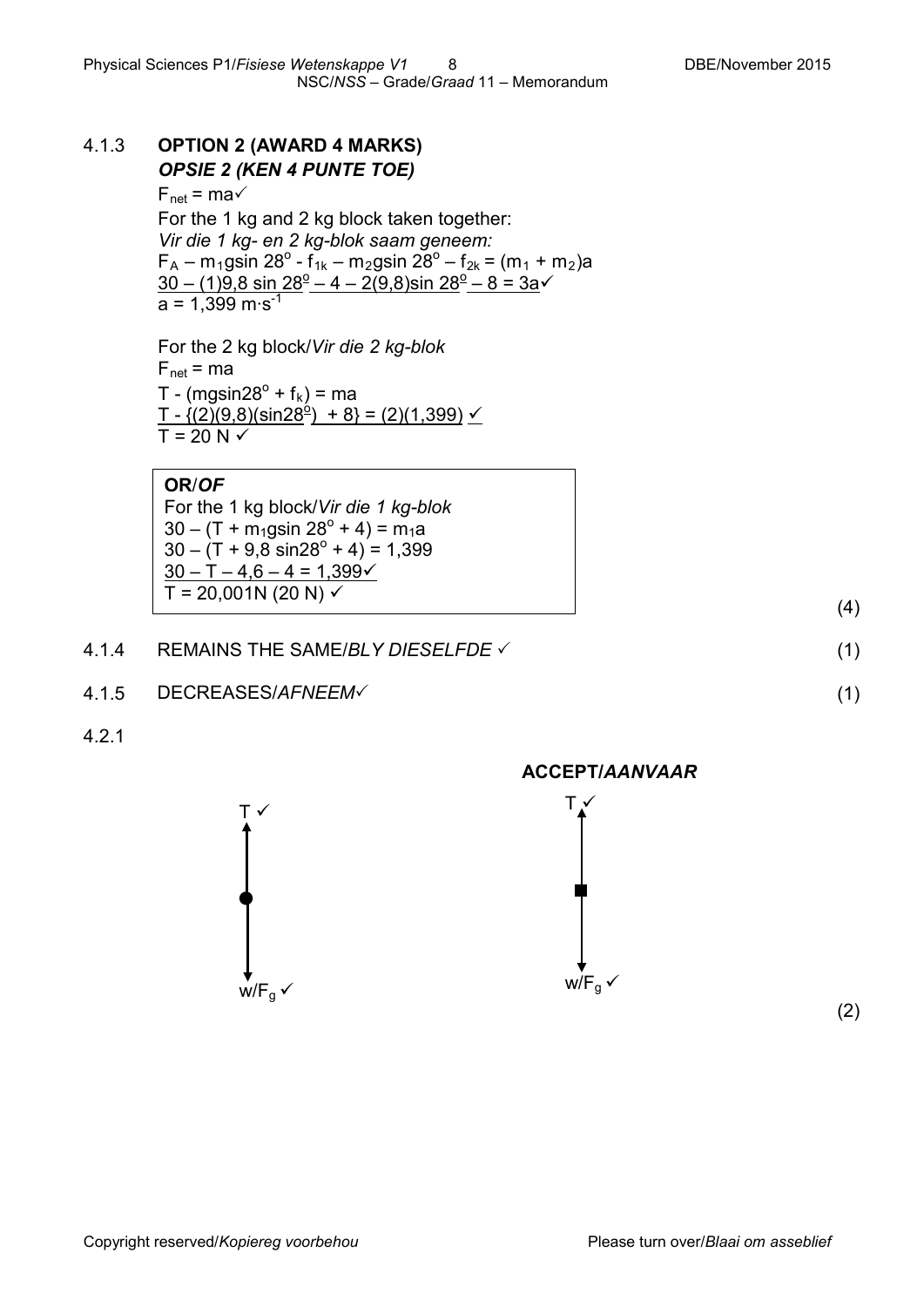4.2.2 *OPTION 1/OPSIE 1*  $F_{net}$  = ma $\checkmark$ For the 1 kg block  $T - (1)(9,8) = (1)a$ ∴ T – 9,8 = a………….(1) For the 2 kg block  $(2)(9,8) - T = 2a$ ∴ 19,6 – T = 2a……… $\varkappa(2)$ From (1) and (2)*/Vanaf (1) en (2)*  $9,8 = 3a$ ∴ a = 3,27 m⋅s<sup>-2</sup> $\checkmark$  $Δy = v<sub>i</sub>Δt + ½ aΔt<sup>2</sup>$   $\checkmark$  $-1 = 0 + \frac{1}{2} (-3.27) \Delta t^2$  $\Delta t = 0.78$  s  $\checkmark$ **OR/***OF*  $Δy = v<sub>i</sub>Δt + ½ aΔt<sup>2</sup>$   $\checkmark$  $1 = 0 + \frac{1}{2} (3.27) \Delta t^2$  $\Delta t = 0.78 \text{ s}$  (7) 1 mark for any of the 2/*1 punt vir enige van die 2* 1 mark for any of the 2/*1 punt vir enige van die 2*

### **OPTION 2 (6 MARKS)/***OPSIE 2 (6 PUNTE)*

 $F_{net} = ma \checkmark$ For the SYSTEM/*Vir die SISTEEM*  $m_2g - m_1g = (m_1 + m_2)a$  $2(9,8) - 9,8 = 3a\checkmark$  $9,8 = 3a$ a = 3,27m $\cdot$ s<sup>-2</sup> $\checkmark$  $Δv = v<sub>i</sub>Δt + ½ aΔt<sup>2</sup>$   $\checkmark$ 

 $-1 = 0 + \frac{1}{2} (-3.27) \Delta t^2$  $\Delta t = 0.78$  s  $\checkmark$ 

#### **OR/***OF*  $Δy = v<sub>i</sub>Δt + ½ aΔt<sup>2</sup>$   $\checkmark$  $1 = 0 + \frac{1}{2} (3.27) \Delta t^2$  $\Delta t = 0.78$  s  $\checkmark$

**[23]**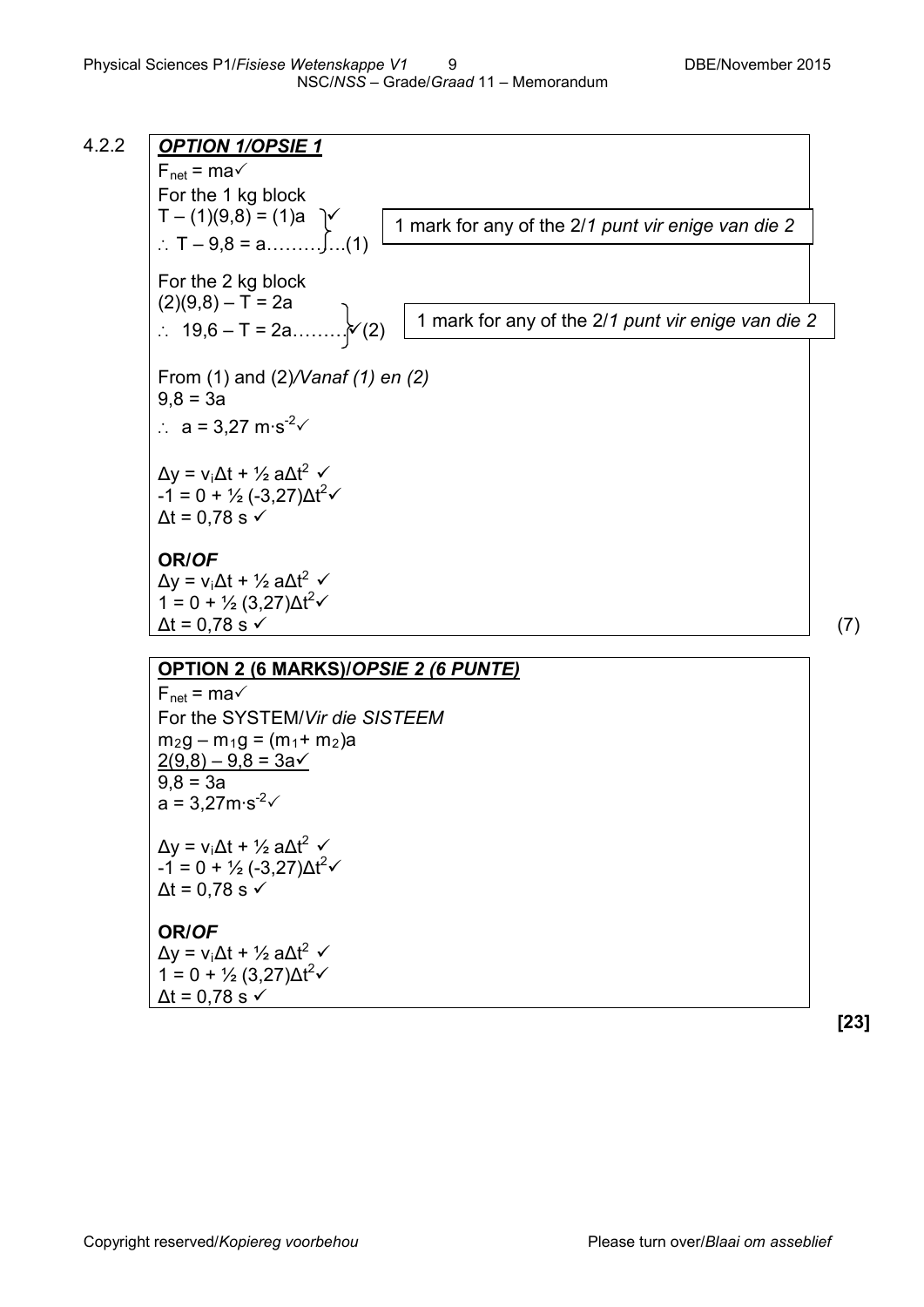# **QUESTION 5/***VRAAG 5*

5.1 Every body in the universe attracts every other body with a force that is directly proportional to the product of their masses $\checkmark$  and inversely proportional to the square of the distance between their centres.  $\checkmark$ *Elke liggaam in die heelal trek 'n ander liggaam aan met 'n krag wat direk eweredig is aan die produk van hul massas en omgekeerd eweredig is aan die kwadraat van die afstand tussen hul middelpunte.* (2)

5.2  
\n
$$
F = G \frac{m_1 m_2}{r^2} \quad \text{OR}/\text{OFF} = G \frac{M_E m}{R_E^2} \checkmark
$$
\n
$$
= 6,67 10^{-11} \times \frac{(5,98 \times 10^{24})(330000)(5,98 \times 10^{24})}{[1,38 \times 10^9]^2} \checkmark
$$
\n
$$
= 4,13(3) \times 10^{26} \text{ N} \checkmark
$$
\n(4)

5.3 Equal to/*Gelyk aan* Newton's third law is obeyed√ *Newton se derde wet word gehoorsaam.* (2)

**[8]**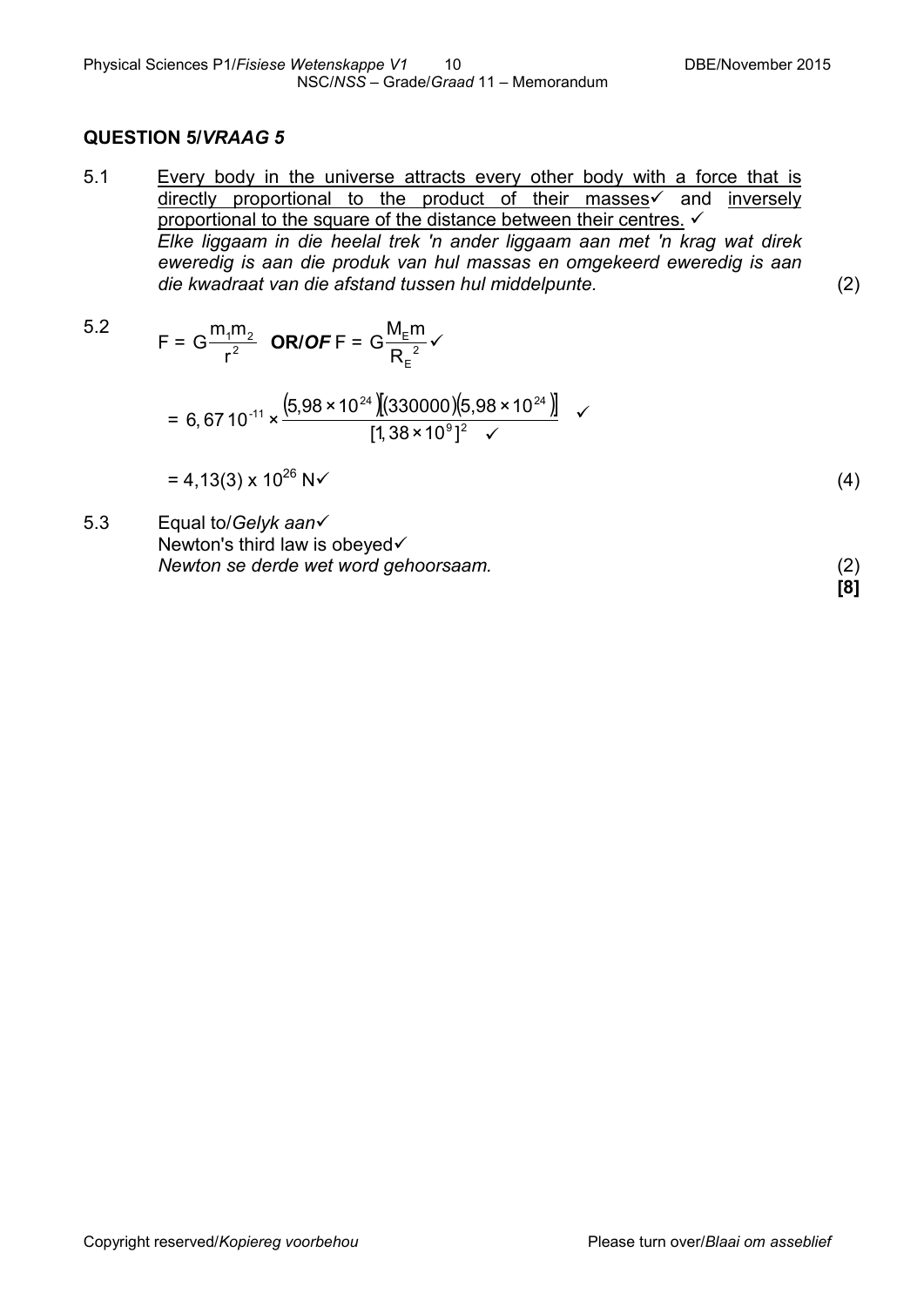# **QUESTION 6/***VRAAG 6*

6.1 The refractive index depends on the optical density of the medium relative to air.

> *Die brekingsindeks hang af van die optiese digtheid van die medium relatief tot lig.*

#### **OR/***OF*

The amount (degree) of bending depends on the type of material. *Die mate (graad) van buiging, hang af van die soort materiaal* 

#### **OR/***OF*

The medium with the highest refractive index has the greater bending effect on light.

*Die medium met die hoogste brekingsindeks het die groter buigings effek op lig.*

#### **OR/***OF*

The greater the optical density, the slower light travels in the medium. *Hoe groter die optiese digtheid, hoe stadiger beweeg lig in die medium.* (2)

6.2 The change in direction of (a) light (ray) due to a change in speed when light travels from one medium into another of different optical density  $\checkmark\checkmark$ *Die verandering in die rigting van ('n) lig (straal) as gevolg van 'n verandering in die spoed wanneer lig van een medium na 'n ander van die verskillende optiese digtheid beweeg.*

#### **OR/***OF*

A change in the direction of light when it travels from one medium into another optically different medium.  $\checkmark\checkmark$ 

*'n Verandering in die rigting van die lig wanneer dit van een medium na 'n ander opties verskillende medium beweeg.* (2)

**[10]**

6.3  $n_1 \sin\theta_1 = n_2 \sin\theta_2$ n<sub>1</sub> sin20,28° $\checkmark$  = 1,33 sin 35°  $\checkmark$  $n_1 = 2,20 \checkmark$ 

Material is cubic zirconium/*Stof is kubiese sirkonium*  (5)

6.4 Less than*/Minder as* (1)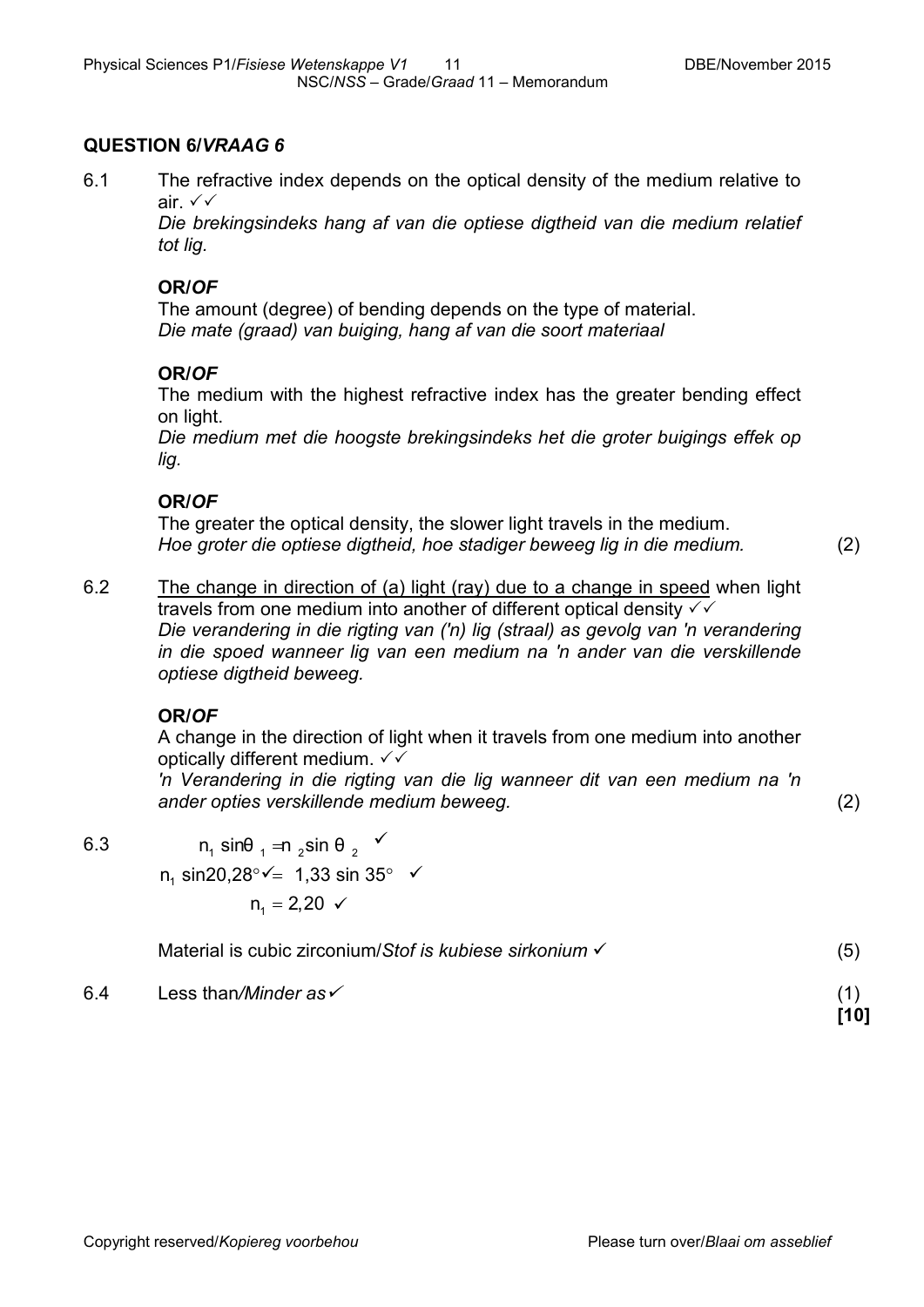# **QUESTION 7/***VRAAG 7*

7.1 Light must travel from a dense medium into a less dense medium The angle of incidence in the dense medium must be greater $\checkmark$  than the critical angle  $\checkmark$  between the two media. *Lig moet vanaf 'n dig medium na 'n minder digter medium beweeg. Die invalshoek in die digte medium moet groter wees as die grenshoek tussen die twee media.*

**NOTES/***AANTEKENINGE***:** The sequence must be correct for each of the conditions. *Die volgorde moet korrek vir elk van die toestande.* (4)

$$
7.2 \t\t CorelKern \t\t(1)
$$

$$
7.3 \\
$$

$$
\sin c = \frac{1}{n} \checkmark
$$
  
=  $\frac{1}{1,5} \checkmark$   

$$
c = 41.81^\circ
$$

$$
1,5
$$
  
c = 41,81<sup>°</sup> (3)

 $1<sub>2</sub>$ 

7.4 They are thinner than copper cables. They can carry more signals than copper cables. They are lighter than copper cables. They are not affected by electrical interference while copper cables can be affected by electrical interference. *Hulle is dunner as koperkabels. Hulle kan meer seine as koperkabels dra. Hulle is ligter as koperkabels. Hulle is nie beïnvloed deur elektriese interferensie nie terwyl koperkabels beïnvloed kan word deur elektriese interferensie.*

**NOTE/***LET WEL***:** Any two/*Enige twee* (2) **[10]**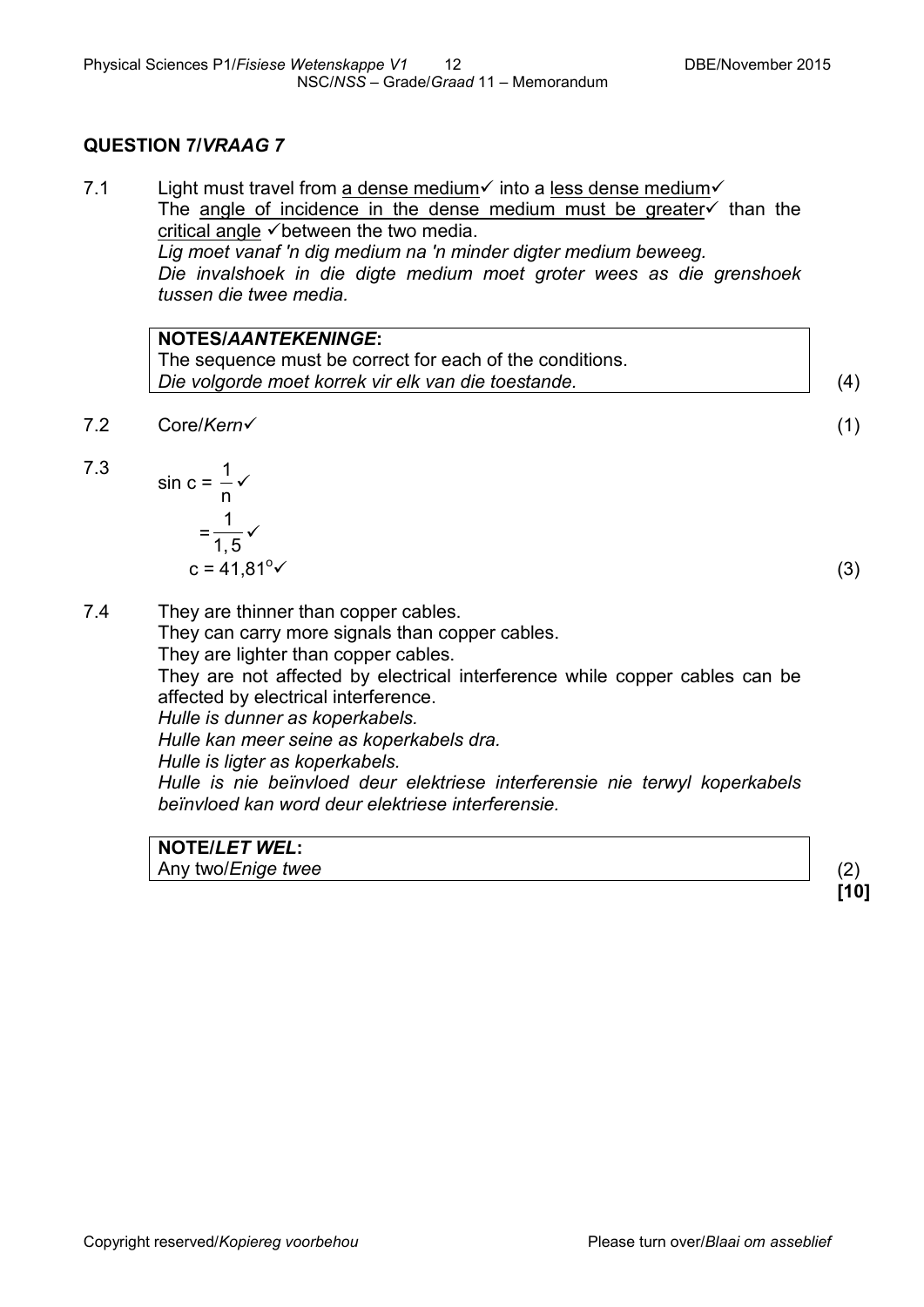# **QUESTION 8/***VRAAG 8*

8.1.1 The bending of a wave as it passes around the edges of an object. *Die buiging van 'n golf soos dit om die kante van 'n voorwerp beweeg.*

### **OR/***OF*

The bending of a wave around an obstacle or the corners of an narrow opening.

*Die buiging van 'n golf om 'n versperring of deur die hoeke van 'n nou spleet/opening*

### **OR/***OF*

The ability of a wave to spread out in wave fronts as they pass through a small aperture or around a sharp edge.

*Die vermoë van 'n golf om in golffronte uit te sprei soos hulle deur 'n klein opening of om 'n skerp kant beweeg.* (2)

- 8.1.2 The width of the opening must be less than, or of the order of the wavelength of the wave.  $\checkmark\checkmark$ *Die wydte van die opening moet minder as of van die orde van die golflengte van die golf wees* (2)
- 8.2.1 A broad central bright band  $\checkmark$  with alternating bright and dark bands (of decreasing intensity) on either side of the central band.  $\checkmark$ *'n Breë sentrale helder band met afwisselende helder en donker bande (van dalende intensiteit ) aan weerskante van die sentrale band.* (2)
- 8.2.2(a) Central pattern  $(X)$  becomes broader $\checkmark$ *Sentrale patroon (X) word breër.* (1)
- 8.2.2(b) Central pattern  $(X)$  becomes broader $\checkmark$ *Sentrale patroon (X) word breër.* (1)

Copyright reserved/*Kopiereg voorbehou* Please turn over/*Blaai om asseblief*

**[8]**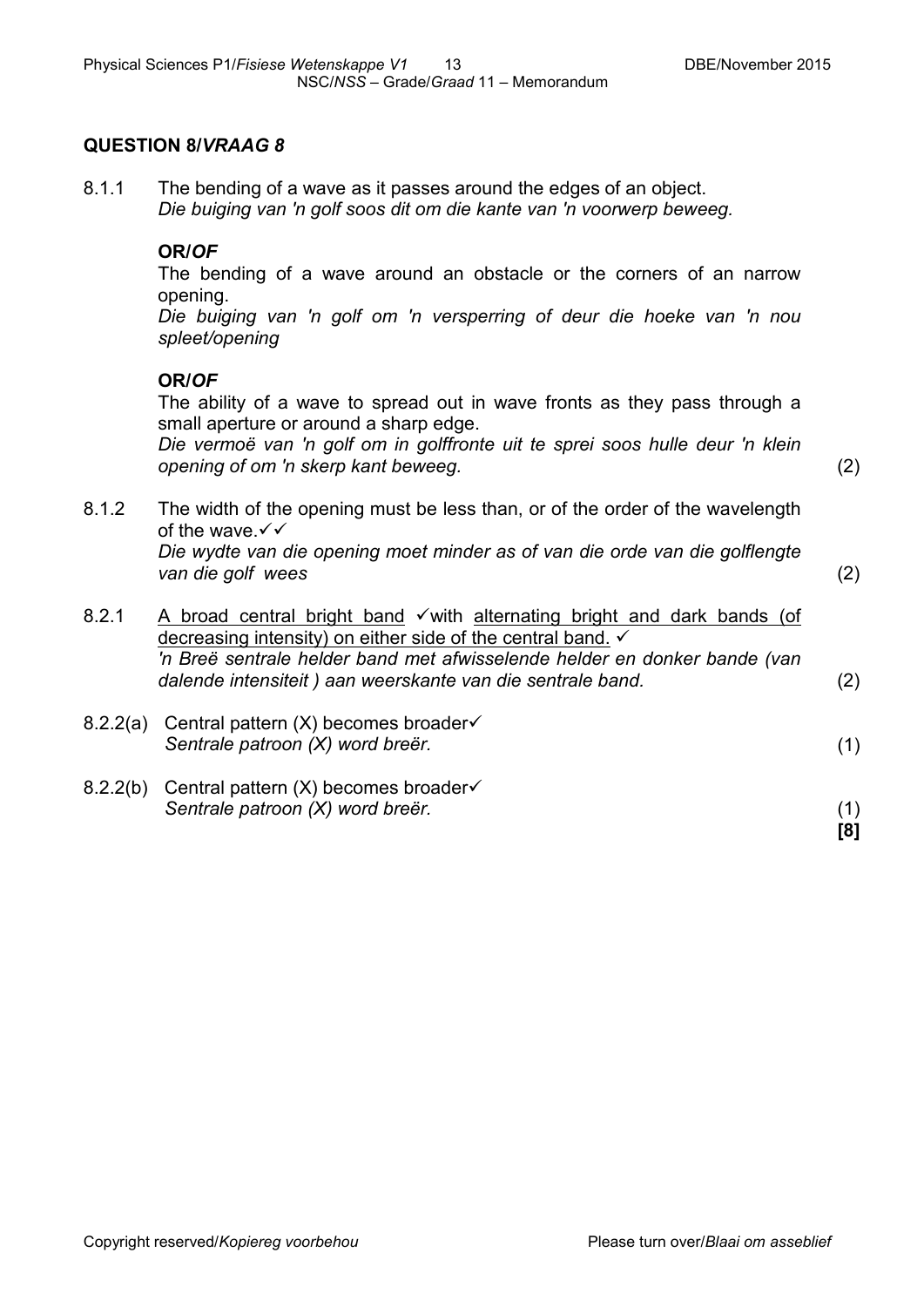#### **QUESTION 9/***VRAAG 9*

$$
9.1.1 \t To the left/Na links \t(1)
$$

9.1.2 Removed/*Verwyder*

The net charge on P is positive  $\checkmark$  (+ 2 µC). *Die netto lading op P is positief (+ 2 μC)* **\_**

#### **OR/***OF*

Excess positive charge means electrons have been 'removed' *Oormaat positiewe lading beteken elektrone moes 'verwyder' word.* (2)

 $\checkmark$ 

9.1.3 
$$
F = \frac{kQ_1Q_2}{r^2} \quad \checkmark
$$
  
0,8 = 9 × 10<sup>9</sup>  $\frac{(2 × 10^{-6})(2 × 10^{-6})}{(d)^2}$   $\checkmark$   
d = 0,21 m $\checkmark$  (3)

9.2.1 
$$
E = k \frac{Q}{r^2} \quad \checkmark
$$
  
\n
$$
E_4 = (9 \times 10^9) \frac{4 \times 10^{-6}}{(0.3)^2} \quad \checkmark
$$
  
\n
$$
E_4 = 4 \times 10^5 \text{ N} \cdot \text{C}^{-1} \text{ to the right/na regs}
$$

$$
E_{-3} = (9 \times 10^{9}) \frac{3 \times 10^{-6}}{(0,1)^{2}} \checkmark
$$
  
\n
$$
E_{-3} = 2,7 \times 10^{6} \text{ N} \cdot \text{C}^{-1} \text{ to the left/na links}
$$
  
\n
$$
E_{4} + E_{3} = E_{P}
$$
  
\n
$$
E_{P} = (0,4 - 2,7) \times 10^{6} \text{ N} \cdot \text{C}^{-1}
$$
  
\n
$$
= 2,3 \times 10^{6} \text{ N} \cdot \text{C}^{-1} \text{ to the left/na links } \checkmark
$$
 (5)

9.2.2  $F = ma \sqrt{2}$ ∴ QE = ma Any of the three/*Enige van die drie* a QE  $m =$  $(6 \times 10^{-6})$   $(2.3 \times 10^{6})$  $(5 \times 10^2)$ 1∩6 ∡ 2 10∘ 5 ×10 6 ×10 2,3 ×10  $m = \frac{(0 \times 10^{-1}) (2.3 \times 10^{-1})}{(5 \times 10^{2})}$  $= 2,76 \times 10^{-2} \text{ kg}$  (3)

**[14]**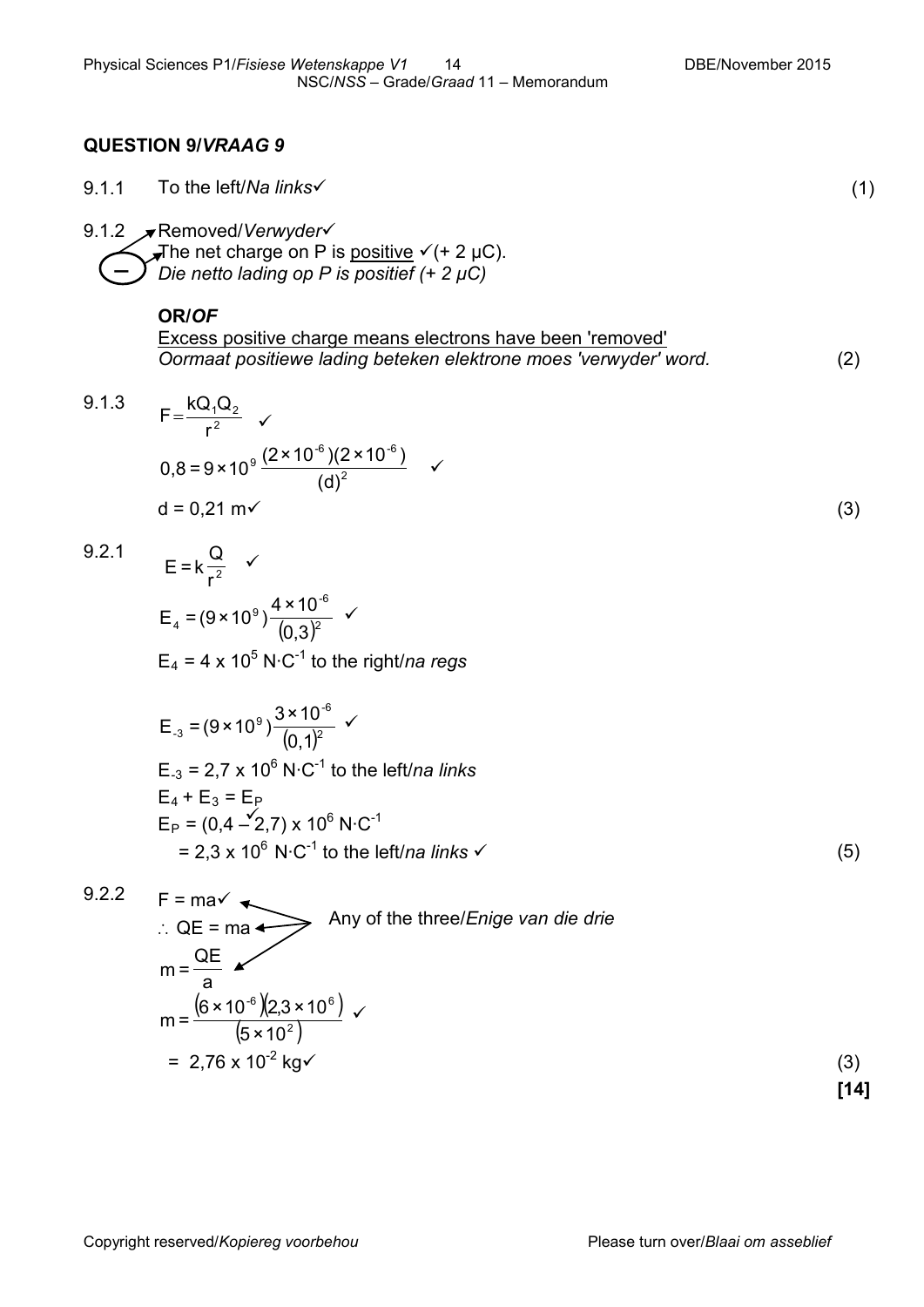# **QUESTION 10/***VRAAG 10*

10.1.1 The magnitude of the induced emf (in a conductor) is equal to the rate of change of magnetic flux linkage.  $\checkmark\checkmark$ *Die grootte van die geïnduseerde emk (in 'n geleier) is gelyk aan die tempo van verandering van magnetiese vloedkoppeling*

# **OR/***OF*

The emf induced in a conducting loop is equal to the negative of the rate at which the magnetic flux through the loop is changing with time  $\sqrt{\sqrt{ }}$ *Die geïnduseerde emk in 'n geleidende lus is gelyk aan die negatiewe van die tempo waarteen die magnetiese vloedlyne deur die lus verander met tyd*.

# **ACCEPT/***AANVAAR*

The emf induced in a conductor is proportional to the rate at which magnetic field lines are cut by a conductor.  $\checkmark\checkmark$ 

*Die geïnduseerde emk in 'n geleier is eweredig aan die tempo waarteen die magneetveldlyne deur 'n geleier gesny word.* (2)

10.1.2 Move the magnet quickly inside the coil. $\checkmark$ Use a stronger magnet.  $\checkmark$ *Verhoog die sterkte van die magneet. Gebruik 'n sterker magneet.* (2)

10.2.1  $\Phi = BA \cos \theta$  $\Phi = (0,4)(0,6) \cos 0^{\circ}$  $\Phi$  = 0.24 Wb/T⋅m<sup>2</sup> $\checkmark$  $\checkmark$  (3)

10.2.2 
$$
\Phi = BA \cos \theta
$$

$$
\Phi_{1/2} = (0,4)(0,3) \cos 0^{\circ}
$$

$$
= 0,12 \text{ Wb/T} \cdot \text{m}^{2}\text{V}
$$

$$
\varepsilon = -N \frac{\Delta \Phi}{\Delta t} \quad \text{V}
$$

$$
= -N \frac{(\Phi_{f} - \Phi_{i})}{\Delta t}
$$

$$
9 = -N \frac{(0,12 - 0,24)}{120} \quad \text{V}
$$

 $N = 9000$  turns/*windings*  $(4)$ 

**[11]**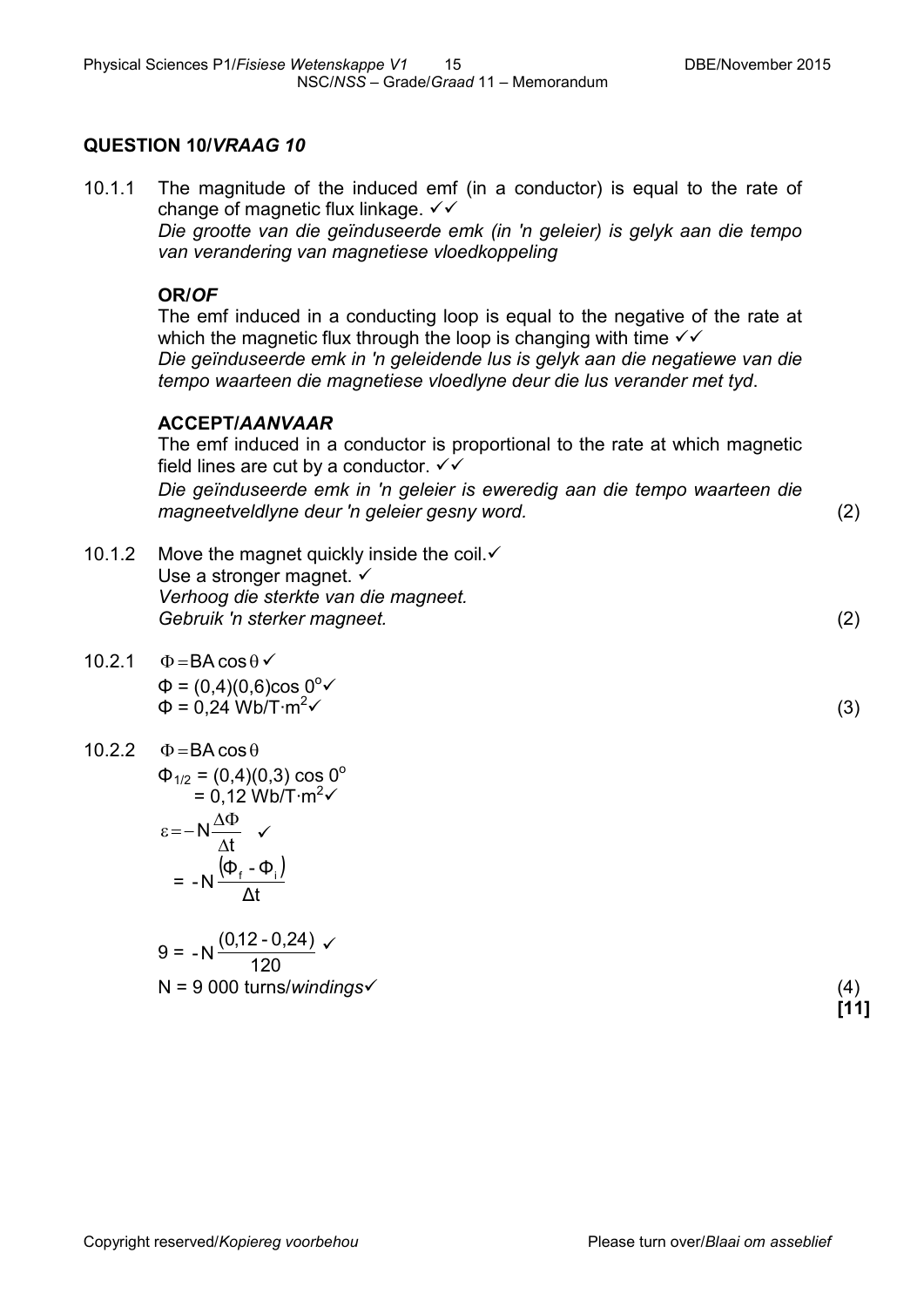# **QUESTION 11/***VRAAG 11*

11.1.1 The potential difference across a conductor is directly proportional to the current in the conductor  $\checkmark$  at constant temperature. $\checkmark$ *Die potensiaalverskil oor 'n geleier is direk eweredig aan die stroom in die geleier by konstant temperatuur*

#### **OR/***OF*

Provided temperature and other physical conditions are constant $\checkmark$ , the potential difference across a conductor is directly proportional to the current $\checkmark$ . *Mits die temperatuur en ander fisiese toestande konstant is, is die potensiaalverskil oor 'n geleier direk eweredig aan die stroom* (2)

| 11.1.2   OPTION 1/OPSIE 1                                                    |     |
|------------------------------------------------------------------------------|-----|
| $V_{\text{tot}} = IR_{\text{tot}}\checkmark$                                 |     |
| 12 = $(0,5)R_{tot}$ $\checkmark$                                             |     |
| $\therefore$ R <sub>tot</sub> = 24 $\Omega \checkmark$                       |     |
| $\therefore$ R <sub>X</sub> = (24 - 8) $\checkmark$ = 16 $\Omega \checkmark$ | (5) |

**OPTION 2/***OPSIE 2*

$$
V_8 = IR_{80} \checkmark
$$
  
\n
$$
= (0,5)(8) \checkmark
$$
  
\n
$$
= 4 V
$$
  
\n
$$
\therefore V_x = (12 - 4) \checkmark = 8 V
$$
  
\n
$$
V_x = IR_x
$$
  
\n
$$
8 = (0,5)(R_x) \checkmark
$$
  
\n
$$
\therefore R_x = 16 \Omega \checkmark
$$
  
\n(5)

| <b>OPTION 3/OPSIE 3</b>                           | OR/OF                                                     |                   |
|---------------------------------------------------|-----------------------------------------------------------|-------------------|
| $V_8 = IR_{8\Omega}$                              | $V_8 = IR_{8\Omega}$                                      |                   |
| $= 0.5(8)$ $\checkmark$                           | $= 0.5(8)$ $\checkmark$                                   |                   |
| $= 4 V$                                           | $= 4 V$                                                   |                   |
| ∴ V <sub>x</sub> = (12 - 4) $\checkmark$ = 8 V    | $\therefore$ V <sub>X</sub> = (12 - 4) $\checkmark$ = 8 V |                   |
| $V_X = \frac{R_X}{R_{\text{tot}}} V_{\text{tot}}$ |                                                           |                   |
|                                                   | $\frac{R_8}{R_x} = \frac{V_8}{V_x}$                       |                   |
| $8 = \frac{R_x}{(8 + R_x)} (12) \checkmark$       | $\overrightarrow{R_X} = \frac{(8)(8)}{(4)}$               |                   |
| $\therefore$ R <sub>X</sub> = 16 $\Omega$         |                                                           |                   |
|                                                   | $= 16 \Omega V$                                           | $\left( 5\right)$ |

 $11.2.1 \quad 12 \, \text{V} \checkmark$  (1)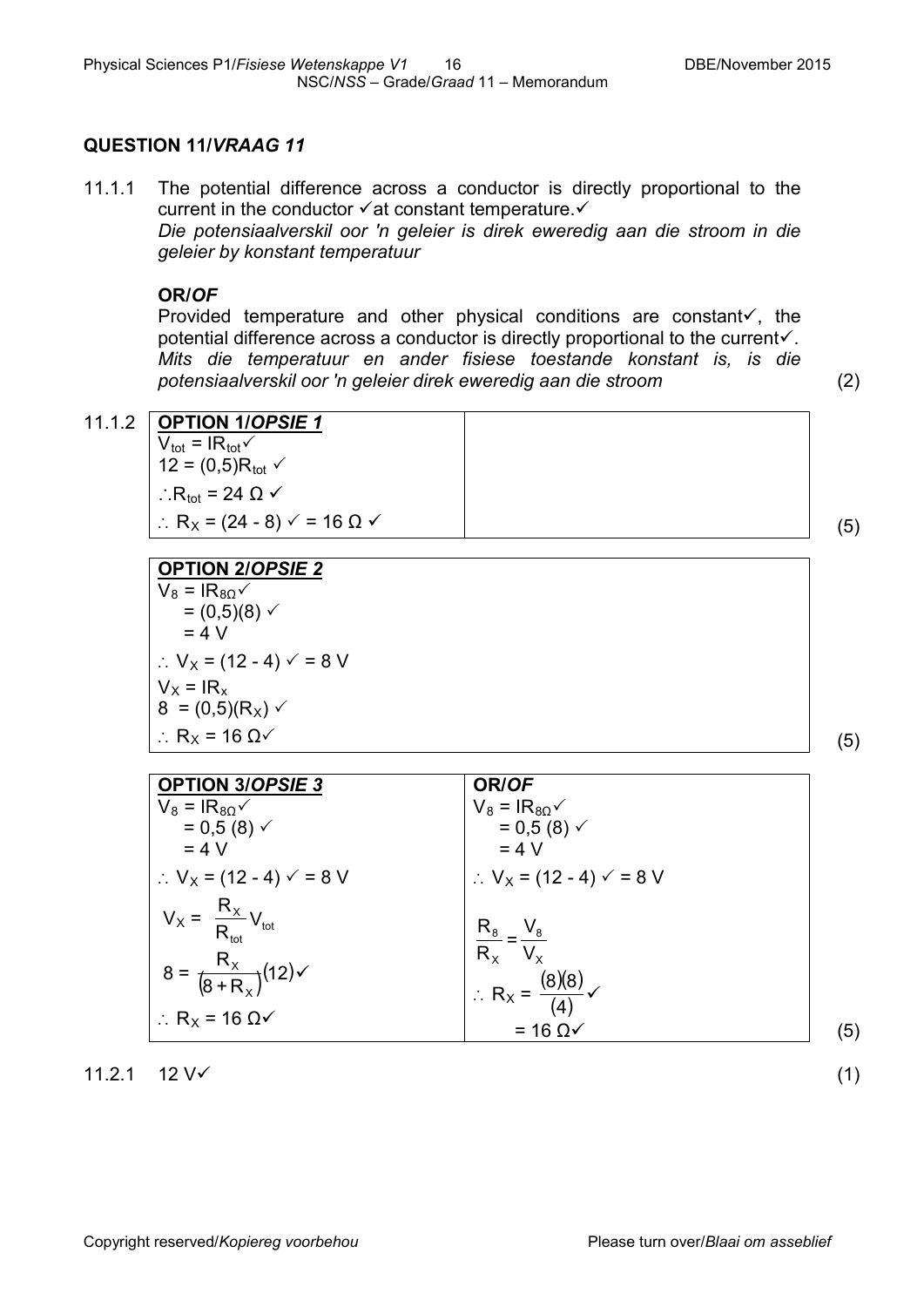| $V_4 = I_4 R_{40}$<br>$12 = I_4(4)$      |  |
|------------------------------------------|--|
| $I_{40} = 3 A$                           |  |
|                                          |  |
| $V_x = I_{160}R$                         |  |
| $12 = I_{160}16$                         |  |
| $I_{160} = 0.75 A$                       |  |
| $I_A = (3 + 0.75)$ $\checkmark$          |  |
| $= 3.75 A\checkmark$                     |  |
|                                          |  |
| <b>OPTION 2/OPSIE 2</b>                  |  |
| $V_4 = I_4 R_{40}$                       |  |
| $12 = I_4(4)$                            |  |
| $I_{4\Omega} = 3 A$                      |  |
| $I_4R_4 = I_{16\Omega}R_{16\Omega}$      |  |
| $(3)(4) = 1_{16\Omega}(16)$ $\checkmark$ |  |
| $I_{160} = 0.75 A$                       |  |
| $I_A = (3 + 0.75)$ $\checkmark$          |  |
| $= 3.75 A\checkmark$                     |  |

Combined resistance of the lower portion/*Gekombineerde weerstand van die onderste gedeelte*:

$$
R = \frac{R_{16}R_4}{R_{16} + R_4} \checkmark
$$
  
\n
$$
R = \frac{16 \times 4}{20} \checkmark = 3,2 \Omega
$$
  
\n
$$
V = I_A R
$$
  
\n
$$
12 \checkmark = I_A (3,2) \checkmark
$$
  
\n
$$
I_A = 3,75 A \checkmark
$$
\n(5)

11.2.3 **OPTION 1/***OPSIE 1*

$$
V_{12} = \frac{R_{12}}{R_{tot}} V_{tot} \checkmark
$$
  
\n
$$
V_{12} = \frac{12}{(8+12)} (12) \checkmark
$$
  
\n
$$
= 7,2 \checkmark
$$
  
\nEnergy/Energie W =  $\frac{V^2}{R} \Delta t \checkmark$   
\n
$$
= \frac{(7,2)^2}{12} (120) \checkmark
$$
  
\n
$$
= 518,4 \checkmark
$$
 (5)